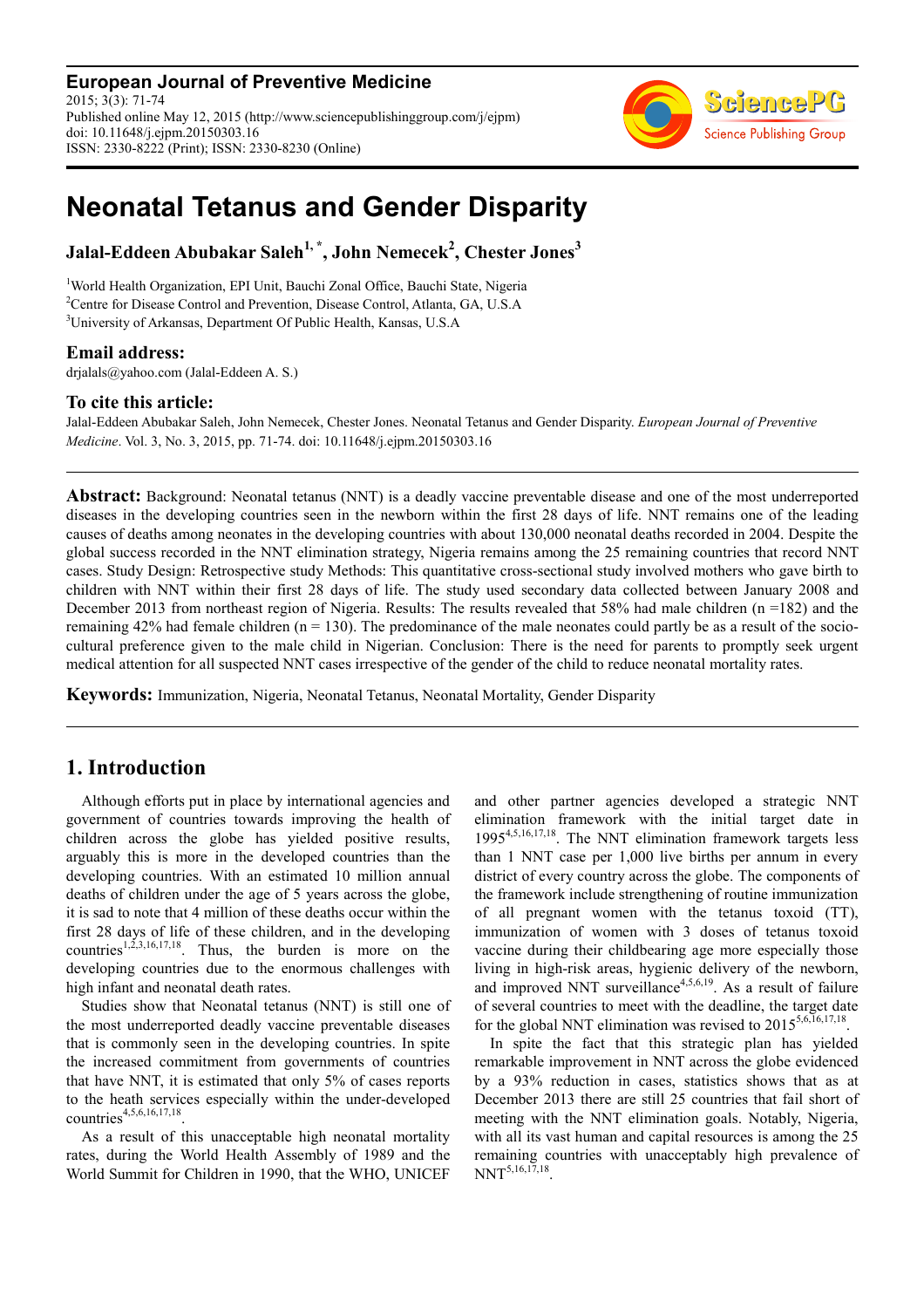The study was conducted in the northeast region of Nigeria; this sub-region comprises of six provinces: Adamawa, Bauchi, Borno, Gombe, Taraba, and Yobe. As shown in the Demographic and Health Survey of 2008, the northeast region has an interesting health statistics: total fertility rate of 7.2 (national 5.7), women age 15-19 who are mothers 39% (national 23%), women who gave birth in the last 5 years and received antenatal care from a skilled provider 43% (national 58%), Births assisted by a skilled provider 16% (national 39%), Births delivered in a health facility 13% (national 35%), Children 12–23 months fully immunized 8% (national 23%), Children 12–23 months with no immunizations 33 (national 29%), Literate women age 15–49/men age 15–49, stands at 23/54 (national 54/77%), and those with no education women age 15–49/men age 15–49, stands at 68/45 (national  $36/19\%$ )<sup>8</sup>.

## **2. Methodology**

The study is a cross-sectional quantitative study and retrospective in nature. The secondary data used is the NNT dataset that was collected from 2008 – 2013. The sample size of the participants was 312 mothers who gave birth to NNT babies. As compared with the southern region of Nigeria, the northeast region is less densely populated. With Islam and Christianity as the two dominant religions, the rural dwellers in the region are mostly farmers and often with large-scale production of crops and livestock. In comparison with other regions in Nigeria, the northeast region has poorer economic indices and worse health outcomes<sup>7,8</sup> .

The selection criteria for is that eligible participants are mothers of child bearing age from the six provinces who gave birth to newborn children that died within the first 28 days of life as a result of symptoms inline with the standard NNT case definition or as diagnosed by a clinician as NNT.

This research work obtained ethical approval for the use of the NNT dataset from the zonal office of the National Primary Health Care Development Agency. The NNT data was collected from eligible participants in the northeast region using a standard tool. Informed of consent of the participants was obtained from the local authorities and the husbands of these women prior administering the questionnaire. The participants were well informed in the local language that they understood on the purpose of administering the questionnaire. The information obtained was securely kept in the official database, and restricting data access except to authorize persons.

The instrument used for collecting data from the respondents has on its various columns the following: the first column for capturing demographic information of the NNT child, as well as that of the parents. Other columns are tailored to obtain information on the mother's vaccination history, birth of an infant, initial clinical history, treatment, action taken in the form of response, and final classification of the case. To ensure that the outcome is valid and generalizable, quality of the items was sought with content validity. The content of the instrument clearly measures what

it was expected to measure; thus validity and reliability of the measurement instrument was well tested<sup>9,10</sup>.

#### **3. Results**

The authors used Statistical Package for the Social Sciences (SPSS) version 22 to code and tabulate the scores collected from the survey. The summary of values, where applicable, includes the mean, central tendency, variance, and standard deviation. Both inferential and descriptive statistics were used to draw conclusions from the sample.

As shown in Table 1, the data collected from a sample of 312 mothers from the northeast region of Nigeria revealed that 58% (182/312) of the participants had male children (*n* =182) and the remaining 42% (130/312) had female children  $(n = 130)$ . Furthermore, 8% (25/312) were from Adamawa province  $(n = 25)$ , 20% (62/312) were from Bauchi province (*n* = 62), 28% (86/312) were from Borno (*n* = 86), 17% (53/312) were from Gombe province (*n* = 53), 18% (55/312) were from Taraba province  $(n = 55)$ , and the remaining 10% (31/312) were from Yobe province (*n* = 31). Additionally, Table 2 shows that highest number of neonates who had NNT  $[26\% (80/306)]$  was in 2010, whereas fewer neonates had NNT [9% (27/306)] in 2013.

*Table 1. Cross Tabulation of the Sex of Participants' Baby and Province.* 

| Province | <b>Sex of Baby</b> | <b>Total</b> |     |
|----------|--------------------|--------------|-----|
|          | Male               | Female       |     |
| Adamawa  | 6                  | 19           | 25  |
| Bauchi   | 43                 | 19           | 62  |
| Borno    | 48                 | 38           | 86  |
| Gombe    | 34                 | 19           | 53  |
| Taraba   | 26                 | 29           | 55  |
| Yobe     | 25                 | 6            | 31  |
| Total    | 182                | 130          | 312 |

*Table 2. Cross Tabulation of the Babies' Birth Year and Province.* 

| Province | <b>Birth Year</b> |                |      |                |                |          |              |
|----------|-------------------|----------------|------|----------------|----------------|----------|--------------|
|          | 2008              | 2009           | 2010 | 2011           | 2012           | 2013     | <b>Total</b> |
| Adamawa  |                   | $\overline{2}$ | 5    | $\overline{7}$ | $\overline{7}$ | 3        | 25           |
| Bauchi   | 1                 | 16             | 21   | 14             | 8              | 1        | 61           |
| Borno    | 17                | 29             | 22   | 6              | $\overline{4}$ | 8        | 86           |
| Gombe    | 3                 | 6              | 10   | 11             | 13             | 9        | 52           |
| Taraba   | 3                 | 15             | 16   | 5              | 9              | 6        | 54           |
| Yobe     | 13                | 7              | 6    | $\overline{2}$ | $\mathbf{0}$   | $\theta$ | 28           |
| Total    | 38                | 75             | 80   | 45             | 41             | 27       | 306          |

From the sample of 312 participants, two said they had a child without NNT  $(n = 2)$ , and five did not respond to NNT status ( $n_{missing}$  = 5). The two NNT babies were both males with different backgrounds. That is, case #157 was born in 2008 in the Borno province and the mother did not receive antenatal care, nor was she attended by a TBA; whereas, case #260 was born in 2009 in the Taraba province, had received antenatal care, and had the umbilical cord treated.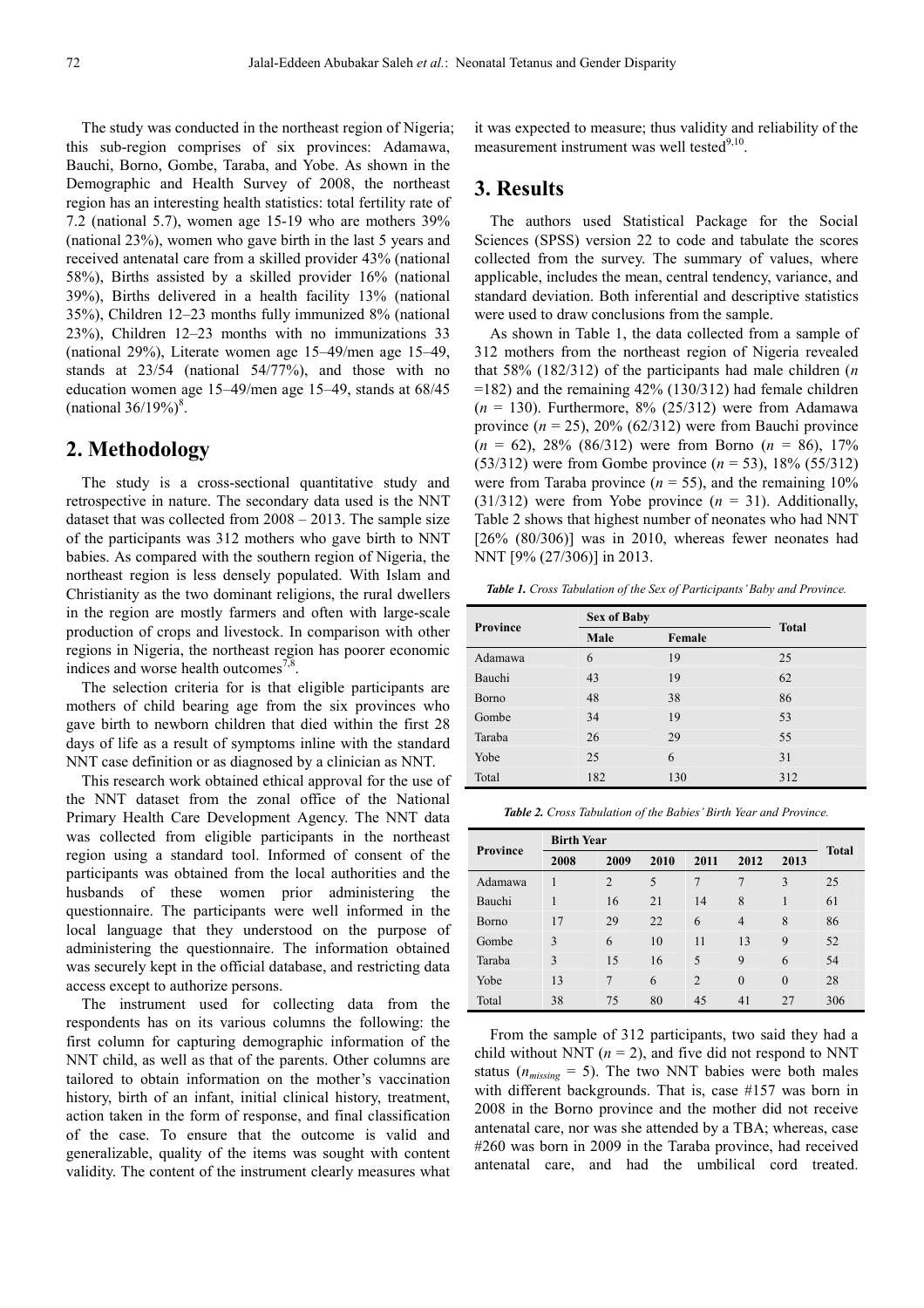Demographic statistics of the two participants with non-NNT babies and those that did not respond to NNT status were displayed in Table 3.

*Table 3. Demographic Breakdown of Participants who gave Birth to NNT Babies and those that did not Respond to NNT Status.* 

| Case #   | Gender | Province | <b>Birth Year</b> | <b>Received Care</b> | <b>Attended by TBA</b> | <b>Cord Treated</b> |
|----------|--------|----------|-------------------|----------------------|------------------------|---------------------|
| NNT Baby |        |          |                   |                      |                        |                     |
| #157     | Male   | Borno    | 2008              | N <sub>o</sub>       | N <sub>o</sub>         | n/a                 |
| #260     | Male   | Taraba   | 2009              | Yes                  | n/a                    | Yes                 |
| Missing  |        |          |                   |                      |                        |                     |
| #112     | Male   | Borno    | 2009              | N <sub>o</sub>       | N <sub>o</sub>         | N <sub>o</sub>      |
| #118     | Female | Borno    | 2009              | No                   | N <sub>o</sub>         | N <sub>o</sub>      |
| #119     | Female | Borno    | 2009              | N <sub>o</sub>       | N <sub>o</sub>         | N <sub>o</sub>      |
| #178     | Male   | Gombe    | 2010              | Yes                  | n/a                    | Yes                 |
| #201     | Male   | Gombe    | 2010              | Yes                  | n/a                    | Yes                 |

*Note*. n/a = no response provided

# **4. Discussion**

The authors used Statistical Package for the Social Sciences (SPSS) 22 to analyze the data. Descriptive statistics and exploratory analysis for the differences in frequency between the variables was conducted.

The result of this study shows that there were more male neonates with neonatal tetanus as compared with female neonates. The predominance of the male neonates among reported NNT cases is in agreement with other previous studies $11-15$ . While outright reason for the dominance of male neonates with NNT in this study could not be ascertained, the disparity between the reported cases could partly be as a result of the socio-cultural preference given to the male child in the Nigerian community, which makes parents seek medical attention for the male child promptly as against the female child $15$ .

In a related study in India, it was observed that the excess female neonatal mortality recorded is as a result of sexselective prenatal care in maternal tetanus vaccination. The study added that mothers attend ANCs to get vaccinated with the TT more often when the baby in-utero is a boy as compared to a girl<sup>20</sup>.

Although significant achievement has been made in the current global fight against maternal and neonatal tetanus (MNT), much needs to be done in the developing countries such as Nigeria. Considering the deadly nature of NNT even in the best of centres, there is need for policy makers and stakeholders to increase awareness of the parents about the disease and educate them on the need to promptly seek urgent medical attention for all suspected NNT irrespective of the gender of the child. This would help meet up with the MDG goals to improve the health indicators by reducing mortality rates in the under fives.

### **Acknowledgements**

The authors would like to acknowledge the NPHCDA for allowing the use of the NNT dataset for the sole purpose of this study.

#### **References**

- [1] WHO (2004). "The Global Burden of Disease 2004 Update" Retrieved from  $\blacksquare$ http://www.who.int/healthinfo/global\_burden\_disease/2004\_re port\_update/en/index.html
- [2] Kippengerg, R., Lawn, J., Darmstadt, G., Begkyoyian, G., ….Paul, V. (2005). Neonatal survival 3: Systematic scaling up of neonatal care in countries. The Lancet, 365,1087-98. Retrieved from the state of  $\sim$  from the state of  $\sim$  from the state of  $\sim$  from the state of  $\sim$  from the state of  $\sim$  from the state of  $\sim$  from the state of  $\sim$  from the state of  $\sim$  from the state of  $\sim$  from http://www.ncbi.nlm.nih.gov/pubmed/15781104
- [3] The MDG Report (2012). We can end poverty 2015. UN Publication, New York. Retrieved from http://www.endpoverty2015.org/en/category/millenniumdevelopment-goals/
- [4] Roper, M.H., Vandelaer, J.H., & Gasse, F.L. (2007). Maternal and neonatal tetanus. Lancet;370:1947–59.
- [5] UNICEF, WHO, UNFPA (2000). Maternal and neonatal tetanus elimination by 2005. Strategies for achieving and maintaining elimination. Retrieved from http://www.unicef.org/health/files/MNTE%5Fstrategy%5Fpap er.pdf
- [6] WHO (2014). Maternal and Neonatal Tetanus (MNT) elimination: The initiative and challenges. Retrieved from http://www.who.int/immunization/diseases/MNTE\_initiative/e n/
- [7] Central Intelligence Agency (2014). The World Fact book: Country Comparison. Retrieved from https://www.cia.gov/library/publications/the-worldfactbook/geos/ni.html
- [8] Nigeria Demographic and Health Survey (2008): North East. Publication. Retrieved from http://www.unicef.org/nigeria/ng\_publications\_North\_East\_zo nal\_fact\_sheet\_(English).pdf
- [9] Frankfort-Nachmias, C., & Nachmias, D. (2008). Research methods in the social sciences (7th ed.). New York: Worth.
- [10] Szklo, M. & Nieto, F.J. (2014). Epidemiology: Beyond the basics (3rd ed.). Sudbury, MA: Jones and Bartlett